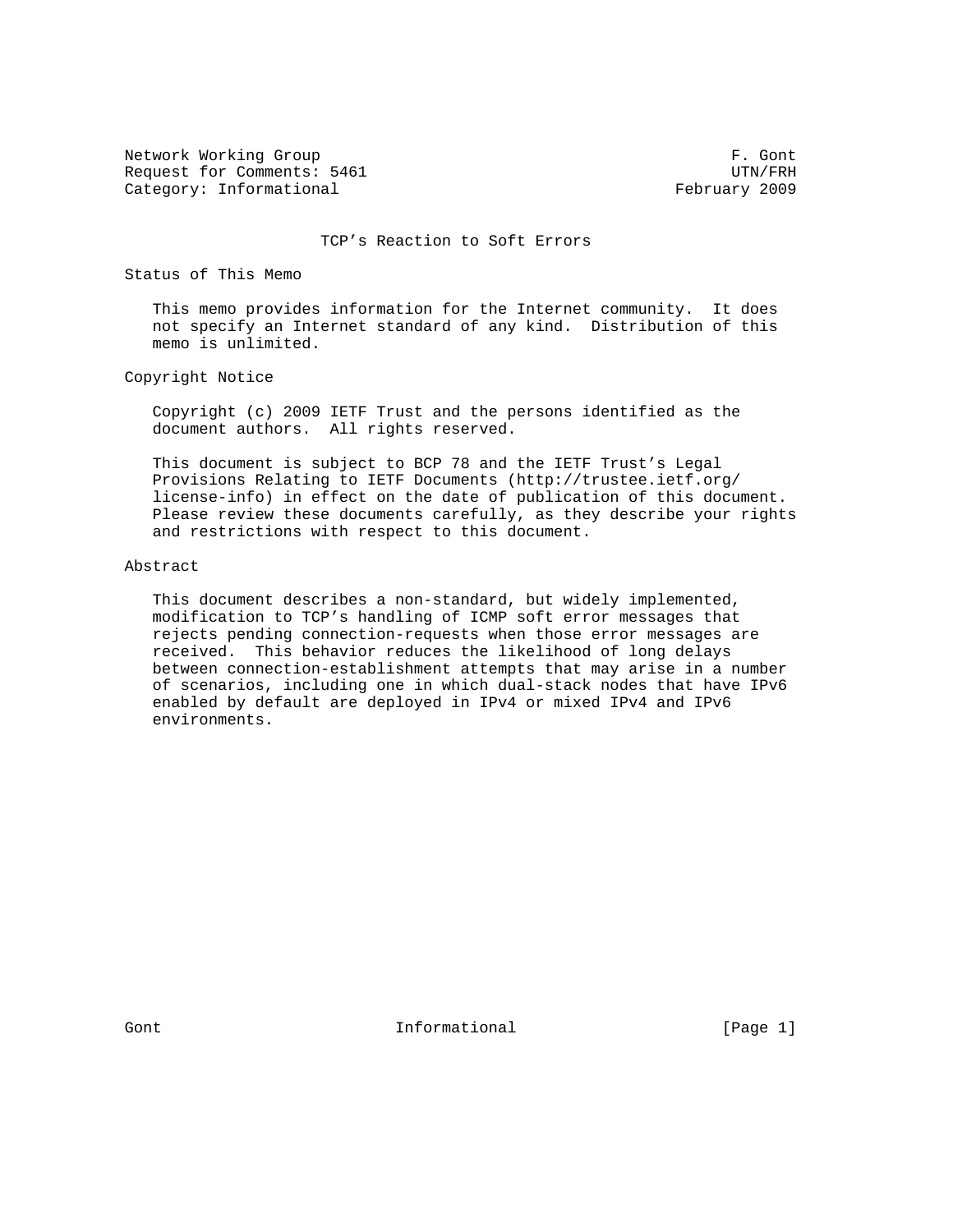Table of Contents

| $\mathbf{1}$   |                                                                 | -3  |
|----------------|-----------------------------------------------------------------|-----|
| 2.1            |                                                                 | - 3 |
|                | 2.1. Reaction to ICMP Error Messages That Indicate Hard         |     |
|                |                                                                 | 4   |
| 2.2.           | Reaction to ICMP Error Messages That Indicate Soft              |     |
|                |                                                                 | -5  |
|                | 3. Problems That May Arise from TCP's Reaction to Soft Errors 5 |     |
| 3.1.           | - 5                                                             |     |
| 3.2.           | Problems That May Arise with Dual-Stack IPv6 on by              |     |
|                | Default                                                         | - 6 |
|                | 4. Deployed Workarounds for Long Delays between                 |     |
|                | Connection-Establishment Attempts                               | 7   |
|                | 4.1. Context-Sensitive ICMP/TCP Interaction 7                   |     |
|                | 4.2. Context-Sensitive ICMP/TCP Interaction with Repeated       |     |
|                | Confirmation.<br>- 8                                            |     |
|                | 5. Possible Drawbacks of Changing ICMP Semantics 9              |     |
| 5 1            | Non-Deterministic Transient Network Failures 9                  |     |
|                | 5.2. Deterministic Transient Network Failures<br>10             |     |
| 5.3.           | Non-Compliant Network Address Translators (NATs)<br>10          |     |
| რ.             | 10                                                              |     |
| 7.             | 11                                                              |     |
| 8 <sub>1</sub> | 11                                                              |     |
| 9.             | References.                                                     |     |
| $9.1$ .        | 12                                                              |     |
|                | 9.2. Informative References 12                                  |     |

Gont Informational [Page 2]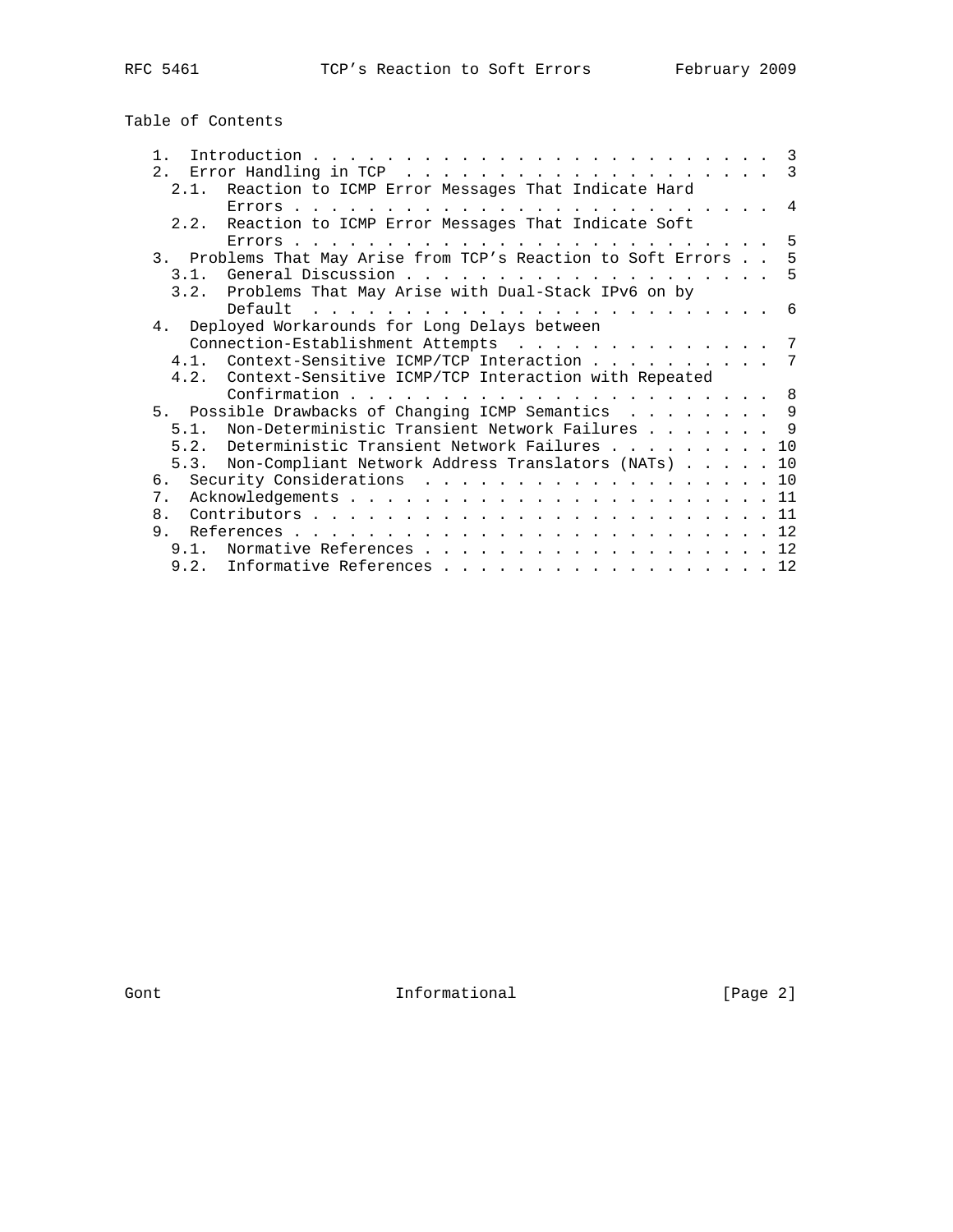## 1. Introduction

 The handling of network failures can be separated into two different actions: fault isolation and fault recovery. Fault isolation consists of the actions that hosts and routers take to determine that there is a network failure. Fault recovery, on the other hand, consists of the actions that hosts and routers perform in an attempt to survive a network failure [RFC0816].

 In the Internet architecture, the Internet Control Message Protocol (ICMP) [RFC0792] is one fault isolation technique to report network error conditions to the hosts sending datagrams over the network.

 When a host is notified of a network error, its network stack will attempt to continue communications, if possible, in the presence of the network failure. The fault recovery strategy may depend on the type of network failure taking place and the time at which the error condition is detected.

 This document analyzes the problems that may arise due to TCP's fault recovery reactions to ICMP soft errors. It analyzes the problems that may arise when a host tries to establish a TCP connection with a multihomed host that has some unreachable addresses. Additionally, it analyzes the problems that may arise in the specific scenario where dual-stack nodes that have IPv6 enabled by default are deployed in IPv4 or mixed IPv4 and IPv6 environments.

 Finally, we document a modification to TCP's reaction to ICMP messages indicating soft errors during connection startup that has been implemented in a variety of TCP/IP stacks to help overcome the problems outlined below. We stress that this modification runs contrary to the standard behavior and this document unambiguously does not change the standard reaction.

 [Gont] describes alternative approaches for dealing with the problem of long delays between connection-establishment attempts in TCP.

 The key words "MUST", "MUST NOT", "REQUIRED", "SHALL", "SHALL NOT", "SHOULD", "SHOULD NOT", "RECOMMENDED", "MAY", and "OPTIONAL" in this document are to be interpreted as described in RFC 2119 [RFC2119].

2. Error Handling in TCP

 Network errors can be divided into soft and hard errors. Soft errors are considered to be transient network failures that are likely to be solved in the near term. Hard errors, on the other hand, are considered to reflect network error conditions that are unlikely to be solved in the near future.

Gont **Informational Informational** [Page 3]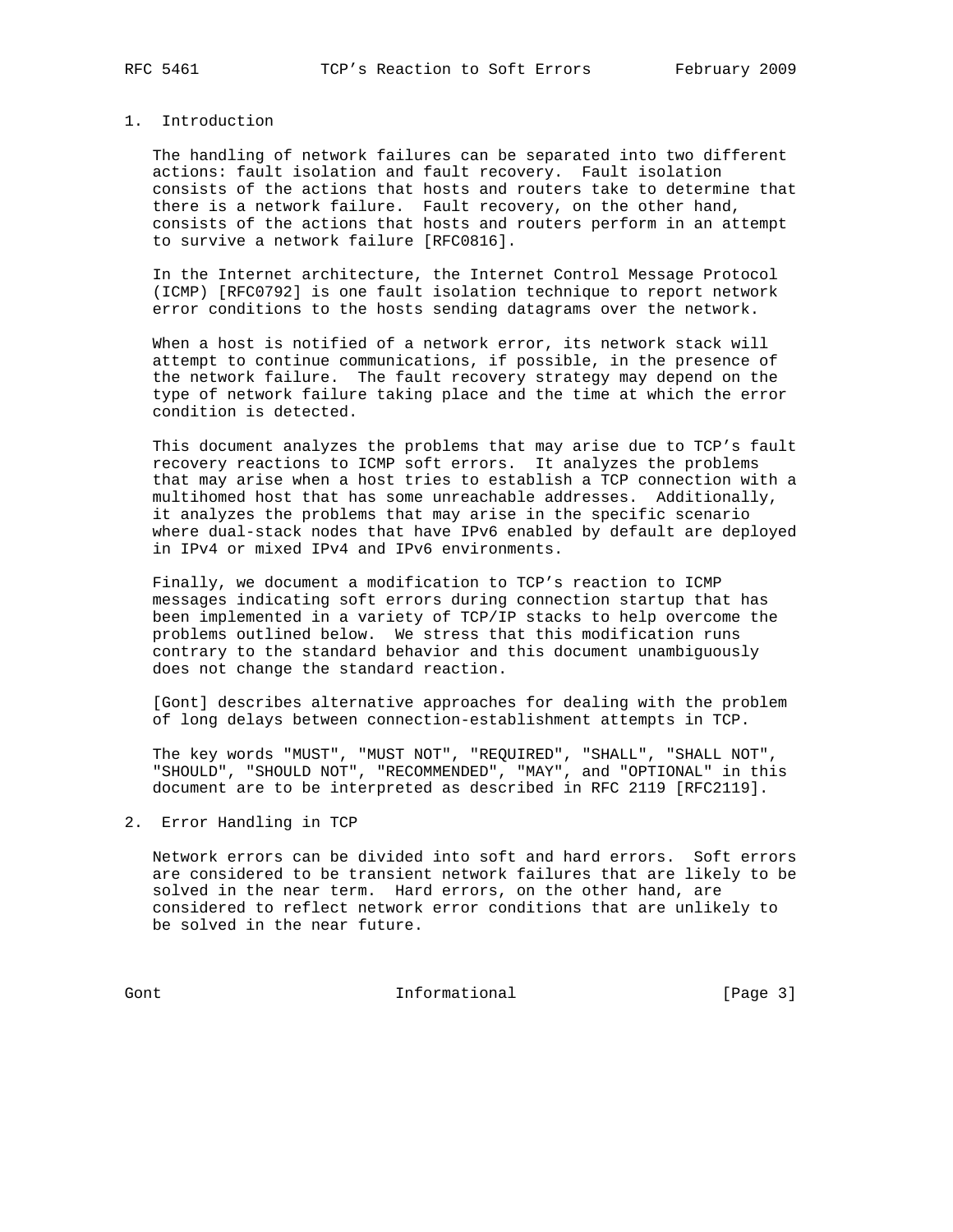The Host Requirements RFC [RFC1122] states, in Section 4.2.3.9, that the ICMP messages that indicate soft errors are ICMP "Destination Unreachable" codes 0 (network unreachable), 1 (host unreachable), and 5 (source route failed); ICMP "Time Exceeded" codes 0 (time to live exceeded in transit) and 1 (fragment reassembly time exceeded); and ICMP "Parameter Problem". Even though ICMPv6 did not exist when [RFC1122] was written, one could extrapolate the concept of soft errors to ICMPv6 "Destination Unreachable" codes 0 (no route to destination) and 3 (address unreachable); ICMPv6 "Time Exceeded" codes 0 (hop limit exceeded in transit) and 1 (fragment reassembly time exceeded); and ICMPv6 "Parameter Problem" codes 0 (erroneous header field encountered), 1 (unrecognized Next Header type encountered), and 2 (unrecognized IPv6 option encountered) [RFC4443].

 +----------------------------------+--------------------------------+  $ICMP$  | ICMPv6 +----------------------------------+--------------------------------+ | Destination Unreachable (codes | Destination Unreachable (codes |  $(0, 1, and 5)$   $(0, 1, 0)$   $(1, 0, 0)$   $(0, 0, 0)$  +----------------------------------+--------------------------------+ | Time Exceeded (codes 0 and 1) | Time Exceeded (codes 0 and 1) | +----------------------------------+--------------------------------+ | Parameter Problem | Parameter Problem (codes 0, 1, | | | and 2) | +----------------------------------+--------------------------------+

Table 1: Extrapolating the concept of soft errors to ICMPv6

 When there is a network failure that is not signaled to the sending host, such as a gateway corrupting packets, TCP's fault recovery action is to repeatedly retransmit the corresponding data until either they get acknowledged or the connection times out.

 In the case that a host does receive an ICMP error message referring to an ongoing TCP connection, the IP layer will pass this message up to the corresponding TCP instance to raise awareness of the network failure [RFC1122]. TCP's reaction to ICMP messages will depend on the type of error being signaled.

2.1. Reaction to ICMP Error Messages That Indicate Hard Errors

 When receiving an ICMP error message that indicates a hard error condition, compliant TCP implementations will simply abort the corresponding connection, regardless of the connection state.

 The Host Requirements RFC [RFC1122] states, in Section 4.2.3.9, that TCP SHOULD abort connections when receiving ICMP error messages that indicate hard errors. This policy is based on the premise that, as

Gont **Informational Informational** [Page 4]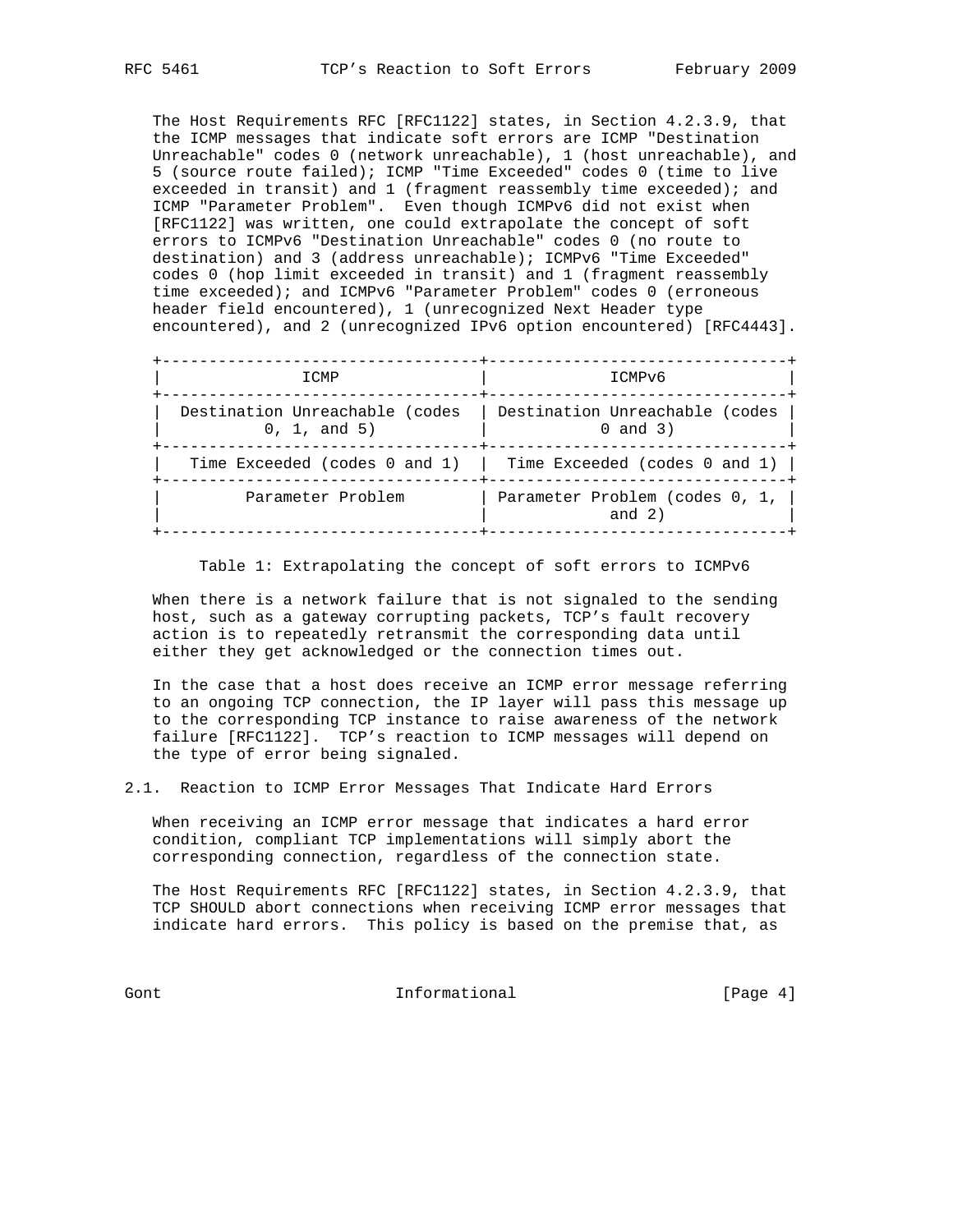hard errors indicate network error conditions that will not change in the near term, it will not be possible for TCP to usefully recover from this type of network failure.

 It should be noted that virtually none of the current TCP implementations follow the advice in [RFC1122], and they do not abort the corresponding connection when an ICMP hard error is received for a connection that is in any of the synchronized states [ICMP-ATTACKS].

#### 2.2. Reaction to ICMP Error Messages That Indicate Soft Errors

 If an ICMP error message is received that indicates a soft error, TCP will repeatedly retransmit the corresponding data until either they get acknowledged or the connection times out. In addition, the TCP sender may record the information for possible later use (see [Stevens], pp. 317-319).

 The Host Requirements RFC [RFC1122] states, in Section 4.2.3.9, that TCP MUST NOT abort connections when receiving ICMP error messages that indicate soft errors. This policy is based on the premise that, as soft errors are transient network failures that will hopefully be solved in the near term, one of the retransmissions will succeed.

 When the connection timer expires and an ICMP soft error message has been received before the timeout, TCP can use this information to provide the user with a more specific error message (see [Stevens], pp. 317-319).

 This reaction to soft errors exploits a valuable feature of the Internet -- that, for many network failures, the network can be dynamically reconstructed without any disruption of the endpoints.

- 3. Problems That May Arise from TCP's Reaction to Soft Errors
- 3.1. General Discussion

 Even though TCP's fault recovery strategy in the presence of soft errors allows for TCP connections to survive transient network failures, there are scenarios in which this policy may cause undesirable effects.

 For example, consider a scenario in which an application on a local host is trying to communicate with a destination whose name resolves to several IP addresses. The application on the local host will try to establish a connection with the destination host, usually cycling through the list of IP addresses until one succeeds [RFC1123]. Suppose that some (but not all) of the addresses in the returned list

Gont [Page 5]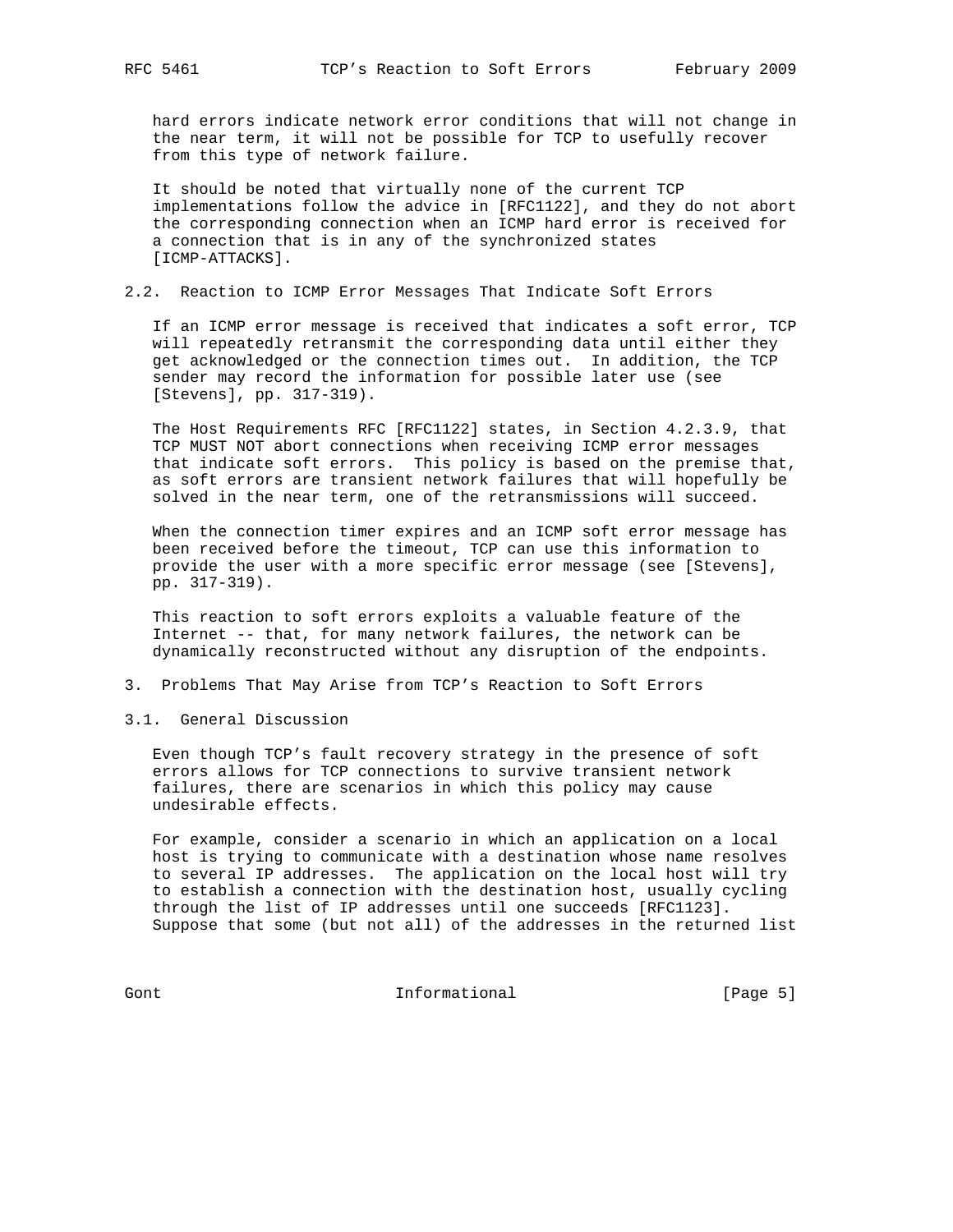are permanently unreachable. If such a permanently unreachable address is the first in the list, the application will likely try to use it first and block waiting for a timeout before trying an alternate address.

 As discussed in Section 2, this unreachability condition may or may not be signaled to the sending host. If the local TCP is not signaled concerning the error condition, there is very little that can be done other than to repeatedly retransmit the SYN segment and wait for the existing timeout mechanism in TCP, or an application timeout, to be triggered. However, even if unreachability is signaled by some intermediate router to the local TCP by means of an ICMP soft error message, the local TCP will still repeatedly retransmit the SYN segment until the connection timer expires (in the hopes that the error is transient). The Host Requirements RFC [RFC1122] states that this timer MUST be large enough to provide retransmission of the SYN segment for at least 3 minutes. This would mean that the application on the local host would spend several minutes for each unreachable address with which it tries to establish the TCP connection. These long delays between connection establishment attempts would be inappropriate for many interactive applications, such as the Web. [Shneiderman] and [Thadani] offer some insight into interactive systems (e.g., how the response time affects the usability of an application). This highlights that there is no one definition of a "transient error" and that the level of persistence in the face of failure represents a tradeoff.

 It is worth noting that while most applications try the addresses returned by the name-to-address function in serial, this is certainly not the only possible approach. For example, applications could try multiple addresses in parallel until one succeeds, possibly avoiding the problem of long delays between connection-establishment attempts described in this document [Gont].

3.2. Problems That May Arise with Dual-Stack IPv6 on by Default

 A particular scenario in which the above type of problem may occur regularly is that where dual-stack nodes that have IPv6 enabled by default are deployed in IPv4 or mixed IPv4 and IPv6 environments and the IPv6 connectivity is non-existent [RFC4943].

 As discussed in [RFC4943], there are two possible variants of this scenario, which differ in whether or not the lack of connectivity is signaled to the sending node.

Gont **Informational Informational** [Page 6]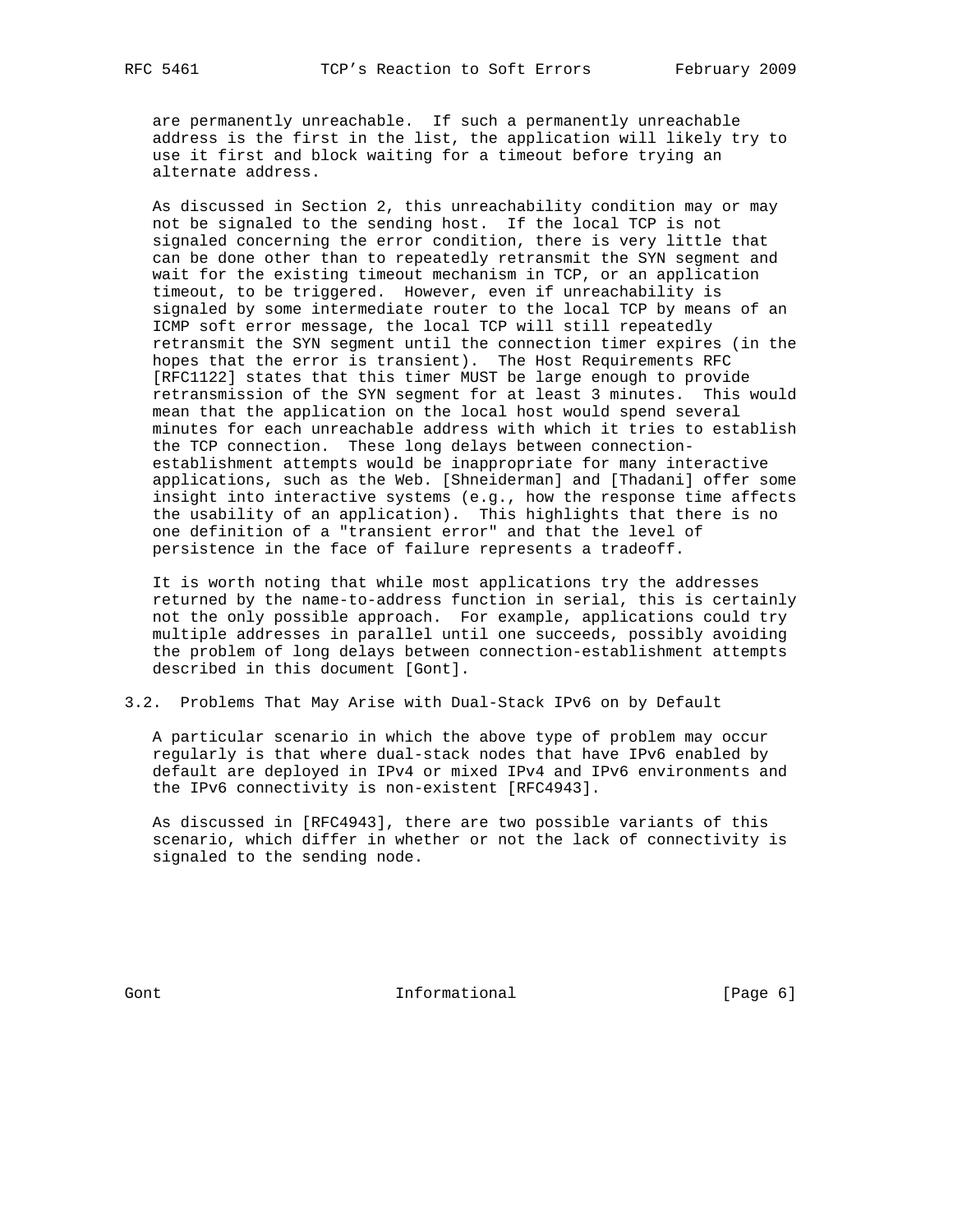In those scenarios in which packets sent to a destination are silently dropped and no ICMPv6 [RFC4443] errors are generated, there is little that can be done other than to wait for the existing connection-timeout mechanism in TCP, or an application timeout, to be triggered.

 In scenarios where a legacy node has no default routers and Neighbor Unreachability Detection (NUD) [RFC4861] fails for destinations assumed to be on-link, or where firewalls or other systems that enforce scope boundaries send ICMPv6 errors, the sending node will be signaled of the unreachability problem. However, as discussed in Section 2.2, compliant TCP implementations will not abort connections when receiving ICMP error messages that indicate soft errors.

4. Deployed Workarounds for Long Delays between Connection- Establishment Attempts

 The following subsections describe a number of workarounds for the problem of long delays between connection-establishment attempts that have been implemented in a variety of TCP/IP stacks. We note that treating soft errors as hard errors during connection establishment, while widespread, is not part of standard TCP behavior and this document does not change that state of affairs. The consensus of the TCPM WG (TCP Maintenance and Minor Extensions Working Group) was to document this widespread implementation of nonstandard TCP behavior but to not change the TCP standard.

4.1. Context-Sensitive ICMP/TCP Interaction

 As discussed in Section 1, it may make sense for the fault recovery action to depend not only on the type of error being reported but also on the state of the connection against which the error is reported. For example, one could infer that when an error arrives in response to opening a new connection, it is probably caused by opening the connection improperly, rather than by a transient network failure [RFC0816].

 A number of TCP implementations have modified their reaction to all ICMP soft errors and treat them as hard errors when they are received for connections in the SYN-SENT or SYN-RECEIVED states. For example, this workaround has been implemented in the Linux kernel since version 2.0.0 (released in 1996) [Linux]. However, it should be noted that this change violates section 4.2.3.9 of [RFC1122], which states that these ICMP error messages indicate soft error conditions and that, therefore, TCP MUST NOT abort the corresponding connection.

Gont 10 Cont 100 Cont 100 Cont 11 Contractional (Page 7)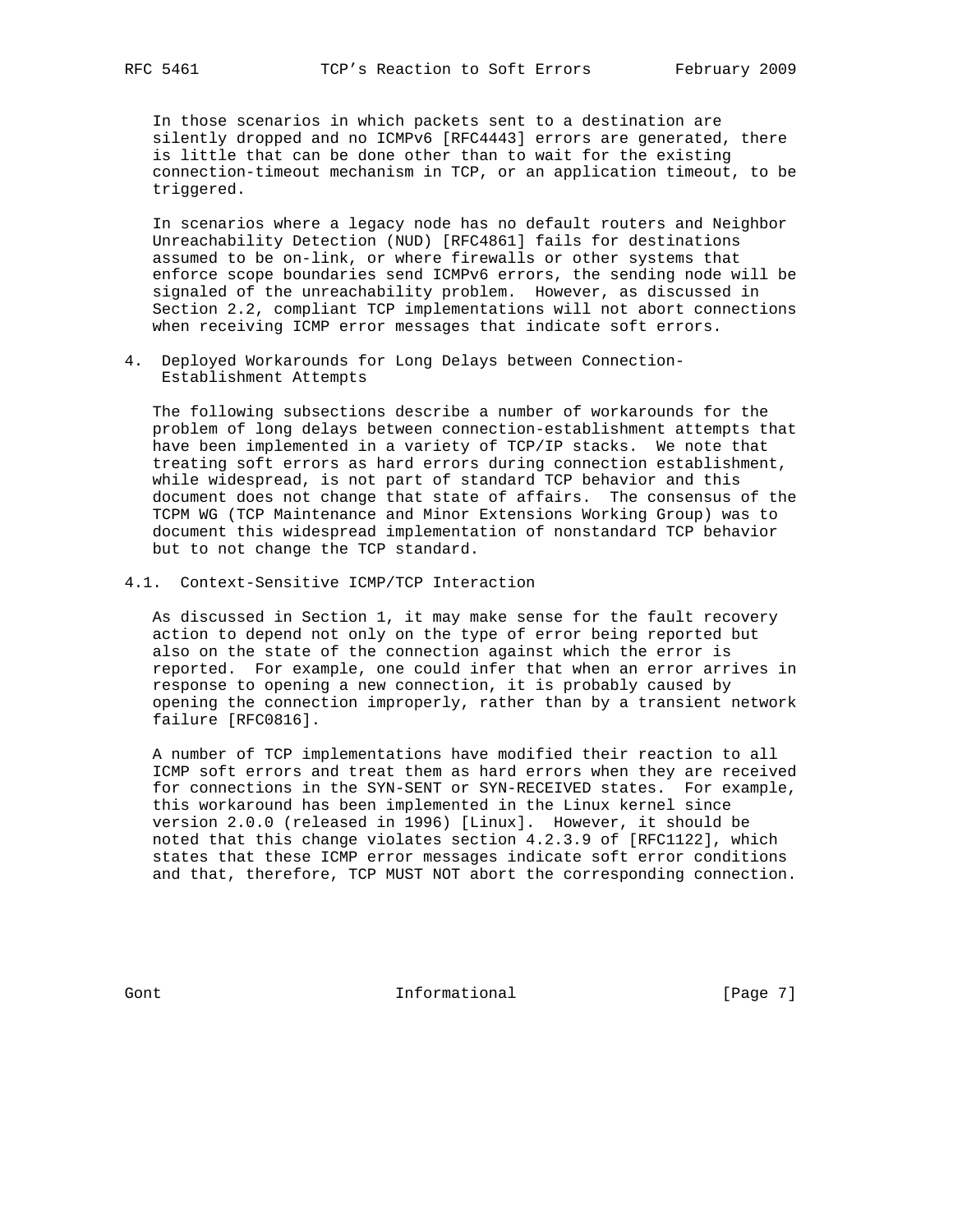[RFC3168] states that a host that receives a RST in response to the transmission of an ECN (Explicit Congestion Notification)-setup SYN packet MAY resend a SYN with the CWR (Congestion Window Reduced) and ECE (ECN-Echo) bits cleared. This is meant to deal with faulty middle-boxes that reject connections when a SYN segment has the ECE and CWR bits set. Some faulty middle-boxes (e.g., firewalls) may reject these connection requests with an ICMP soft error of type 3 (Destination Unreachable), code 0 (net unreachable) or 1 (host unreachable), instead of a RST. Therefore, a system that processes ICMP soft error messages as hard errors when they are received for a connection in any of the non-synchronized states could resend the SYN segment with the ECE and CWR bits cleared when an ICMP "net unreachable" (type 3, code 0) or "host unreachable" (type 3, code 1) error message is received in response to a SYN segment that had these bits set.

 Section 4.2 discusses a more conservative approach than that sketched above, which is implemented in FreeBSD.

#### 4.2. Context-Sensitive ICMP/TCP Interaction with Repeated Confirmation

 A more conservative approach than simply treating soft errors as hard errors (as described above) would be to abort a connection in the SYN-SENT or SYN-RECEIVED states only after an ICMP soft error has been received a specified number of times and the SYN segment has been retransmitted more than some specified number of times.

 Two new parameters would have to be introduced to TCP, to be used only during the connection-establishment phase: MAXSYNREXMIT and MAXSOFTERROR. MAXSYNREXMIT would specify the number of times the SYN segment would have to be retransmitted before a connection is aborted. MAXSOFTERROR would specify the number of ICMP messages indicating soft errors that would have to be received before a connection is aborted.

 Two additional state variables would need to be introduced to store additional state information during the connection-establishment phase: "nsynrexmit" and "nsofterror". Both would be initialized to zero when a connection attempt is initiated, with "nsynrexmit" being incremented by one every time the SYN segment is retransmitted and "nsofterror" being incremented by one every time an ICMP message that indicates a soft error is received.

 A connection in the SYN-SENT or SYN-RECEIVED states would be aborted if "nsynrexmit" was greater than MAXSYNREXMIT and "nsofterror" was simultaneously greater than MAXSOFTERROR.

Gont **Informational Informational** [Page 8]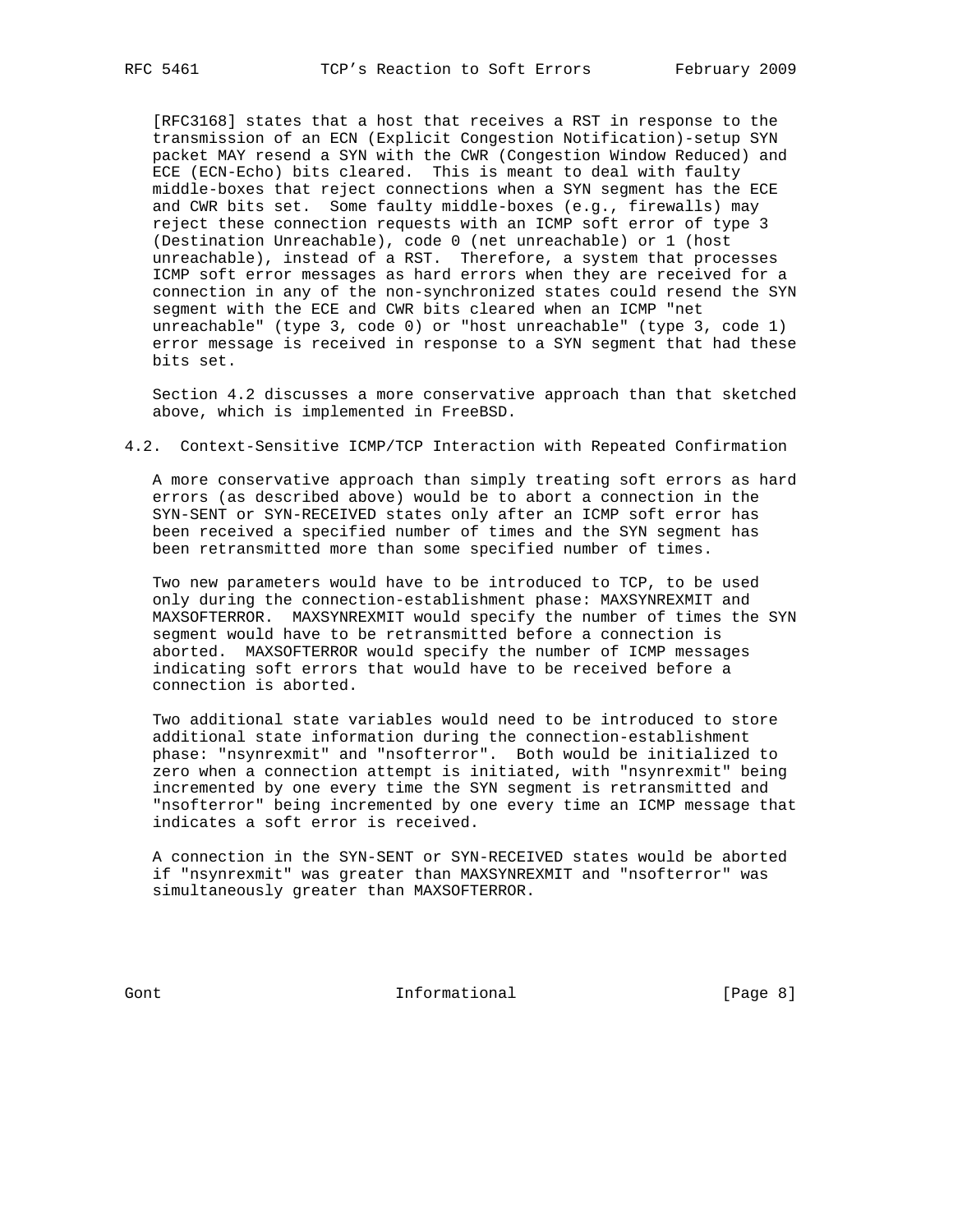This approach would give the network more time to solve the connectivity problem than does simply aborting a connection attempt upon reception of the first soft error. However, it should be noted that, depending on the values chosen for the MAXSYNREXMIT and MAXSOFTERROR parameters, this approach could still lead to long delays between connection-establishment attempts, thus not solving the problem. For example, BSD systems abort connections in the SYN- SENT or the SYN-RECEIVED state when a second ICMP error is received and the SYN segment has been retransmitted more than three times. They also set up a "connection-establishment timer" that imposes an upper limit on the time the connection-establishment attempt has to succeed, which expires after 75 seconds (see [Stevens2], pp. 828- 829). Even when this policy may be better than the three-minute timeout policy specified in [RFC1122], it may still be inappropriate for handling the potential problems described in this document. This more conservative approach has been implemented in BSD systems for more than ten years [Stevens2].

 We also note that the approach given in this section is a generalized version of the approach sketched in the previous section. In particular, with MAXSOFTERROR set to 1 and MAXSYNREXMIT set to zero, the schemes are identical.

5. Possible Drawbacks of Changing ICMP Semantics

 The following subsections discuss some possible drawbacks that could arise from use of the non-standard modifications to TCP's reaction to soft errors, which are described in Section 4.1 and Section 4.2.

5.1. Non-Deterministic Transient Network Failures

 In scenarios where a transient network failure affects all of the addresses returned by the name-to-address translation function, all destinations could be unreachable for some short period of time. For example, a mobile system consisting of a cell and a repeater may pass through a tunnel, leading to a loss of connectivity at the repeater, with the repeater sending ICMP soft errors back to the cell. Also, a transient routing problem might lead some intervening router to drop a SYN segment that was meaning to establish a TCP connection and send an ICMP soft error back to the host. Finally, a SYN segment carrying data might get fragmented and some of the resulting fragments might get lost, with the destination host timing out the reassembly process and sending an ICMP soft error back to the sending host (although this particular scenario is unlikely because, while [RFC0793] allows SYN segments to carry data, in practice they do not). In such scenarios, the application could quickly cycle through all the IP addresses in the list and return an error, when it could have let TCP

Gont 1nformational [Page 9]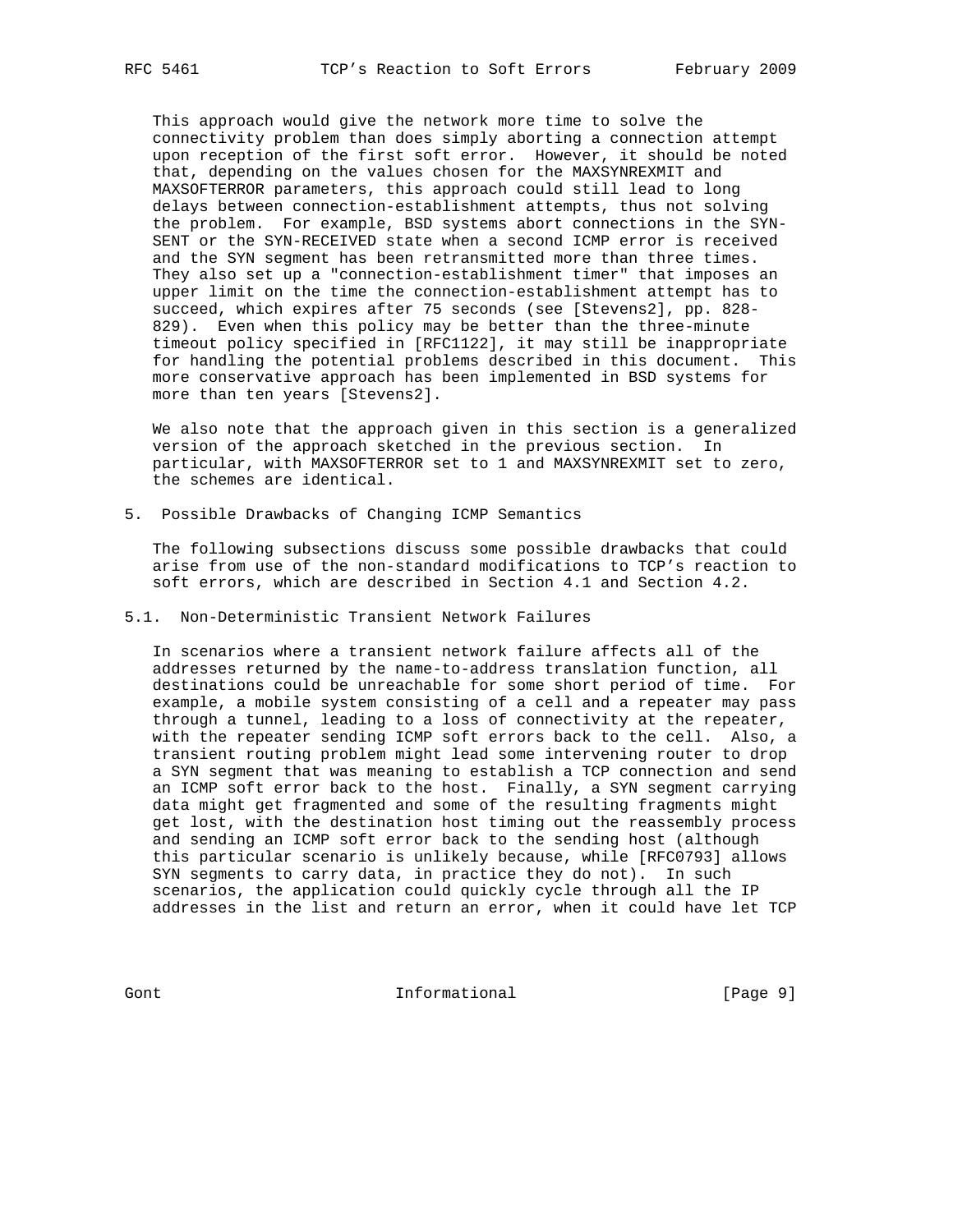retry a destination a few seconds later, when the transient problem could have disappeared. In this case, the modifications described here make TCP less robust than a standards-compliant implementation.

 Additionally, in many cases a domain name maps to a single IP address. In such a case, it might be better to try that address persistently according to normal TCP rules, instead of just aborting the pending connection upon receipt of an ICMP soft error.

### 5.2. Deterministic Transient Network Failures

 There are some scenarios in which transient network failures could be deterministic. For example, consider a scenario in which upstream network connectivity is triggered by network use. That is, network connectivity is instantiated only on an "as needed" basis. In this scenario, the connection triggering the upstream connectivity could deterministically receive ICMP Destination Unreachables while the upstream connectivity is being activated, and thus would be aborted. Again, in this case, the modifications described here make TCP less robust than a standards-compliant implementation.

#### 5.3. Non-Compliant Network Address Translators (NATs)

 Some NATs respond to an unsolicited inbound SYN segment with an ICMP soft error message. If the system sending the unsolicited SYN segment implements the workaround described in this document, it will abort the connection upon receipt of the ICMP error message, thus probably preventing TCP's simultaneous open from succeeding through the NAT. However, it must be stressed that those NATs described in this section are not BEHAVE-compliant and therefore should implement REQ-4 of [RFC5382] instead.

 In those scenarios in which such a non-BEHAVE-compliant NAT is deployed, TCP simultaneous opens could fail. While undesirable, this is tolerable in many situations. For instance, a number of host implementations of TCP do not support TCP simultaneous opens [Zuquete].

6. Security Considerations

 This document describes a non-standard modification to TCP's reaction to soft errors that has been implemented in a variety of TCP implementations. This modification makes TCP abort a connection in the SYN-SENT or the SYN-RECEIVED states when it receives an ICMP error message that indicates a soft error. Therefore, the modification could be exploited to reset valid connections during the connection-establishment phase.

Gont 101 Cont Informational [Page 10]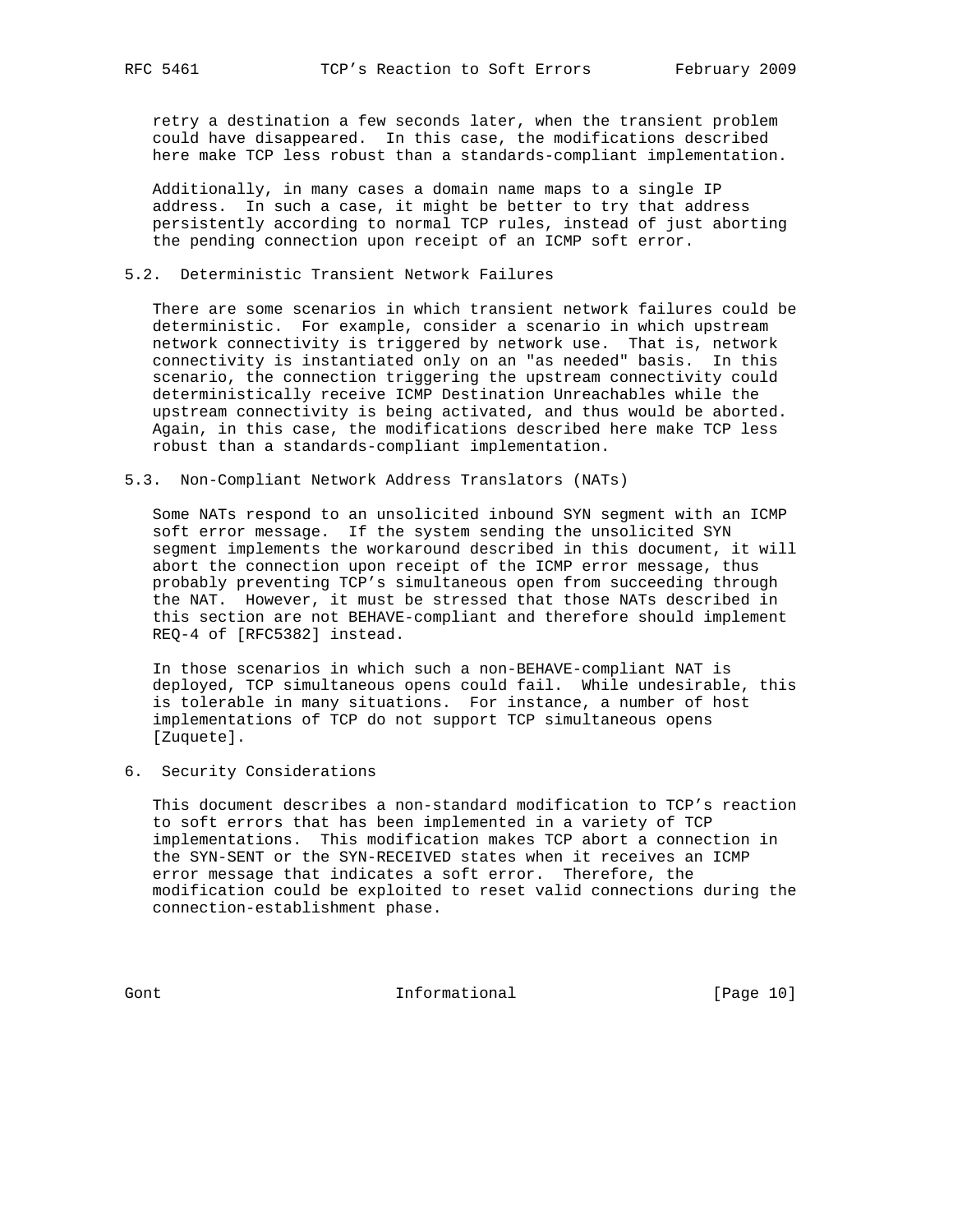The non-standard workaround described in this document makes TCP more vulnerable to attack, even if only slightly. However, we note that an attacker wishing to reset ongoing TCP connections could send any of the ICMP hard error messages in any connection state.

 Generally, TCP backs off its retransmission timer each time it retransmits the SYN segment for the same connection. If a TCP implements the modification described in this document, that is, tries the next address in the list upon receipt of an ICMP error message, it might end up injecting more packets into the network than if it had simply retried the same address a number of times. However, compliant TCP implementations might already incur this behavior (e.g., as a result of cycling through the list of IP addresses in response to RST segments) as there are currently no recommendations on methods for limiting the rate at which SYN segments are sent for connecting to a specific destination.

 A discussion of the use of ICMP to perform a variety of attacks against TCP, and a number of counter-measures that minimize the impact of these attacks, can be found in [ICMP-ATTACKS].

 A discussion of the security issues arising from the use of ICMPv6 can be found in [RFC4443].

7. Acknowledgements

 The author wishes to thank Mark Allman, Jari Arkko, David Black, Ron Bonica, Ted Faber, Gorry Fairhurst, Sally Floyd, Juan Fraschini, Tomohiro Fujisaki, Guillermo Gont, Saikat Guha, Alfred Hoenes, Michael Kerrisk, Eddie Kohler, Mika Liljeberg, Arifumi Matsumoto, Sandy Murphy, Carlos Pignataro, Pasi Sarolahti, Pekka Savola, Pyda Srisuresh, Jinmei Tatuya, and Joe Touch for contributing many valuable comments on earlier versions of this document.

 The author wishes to thank Secretaria de Extension Universitaria at Universidad Tecnologica Nacional and Universidad Tecnologica Nacional/Facultad Regional Haedo for their support in this work.

 Finally, the author wishes to express deep and heartfelt gratitude to Jorge Oscar Gont and Nelida Garcia for their precious motivation and guidance.

### 8. Contributors

 Mika Liljeberg was the first to describe how their implementation treated soft errors. Based on that, the solution discussed in Section 4.1 was documented in [v6-ON] by Sebastien Roy, Alain Durand, and James Paugh.

Gont Informational [Page 11]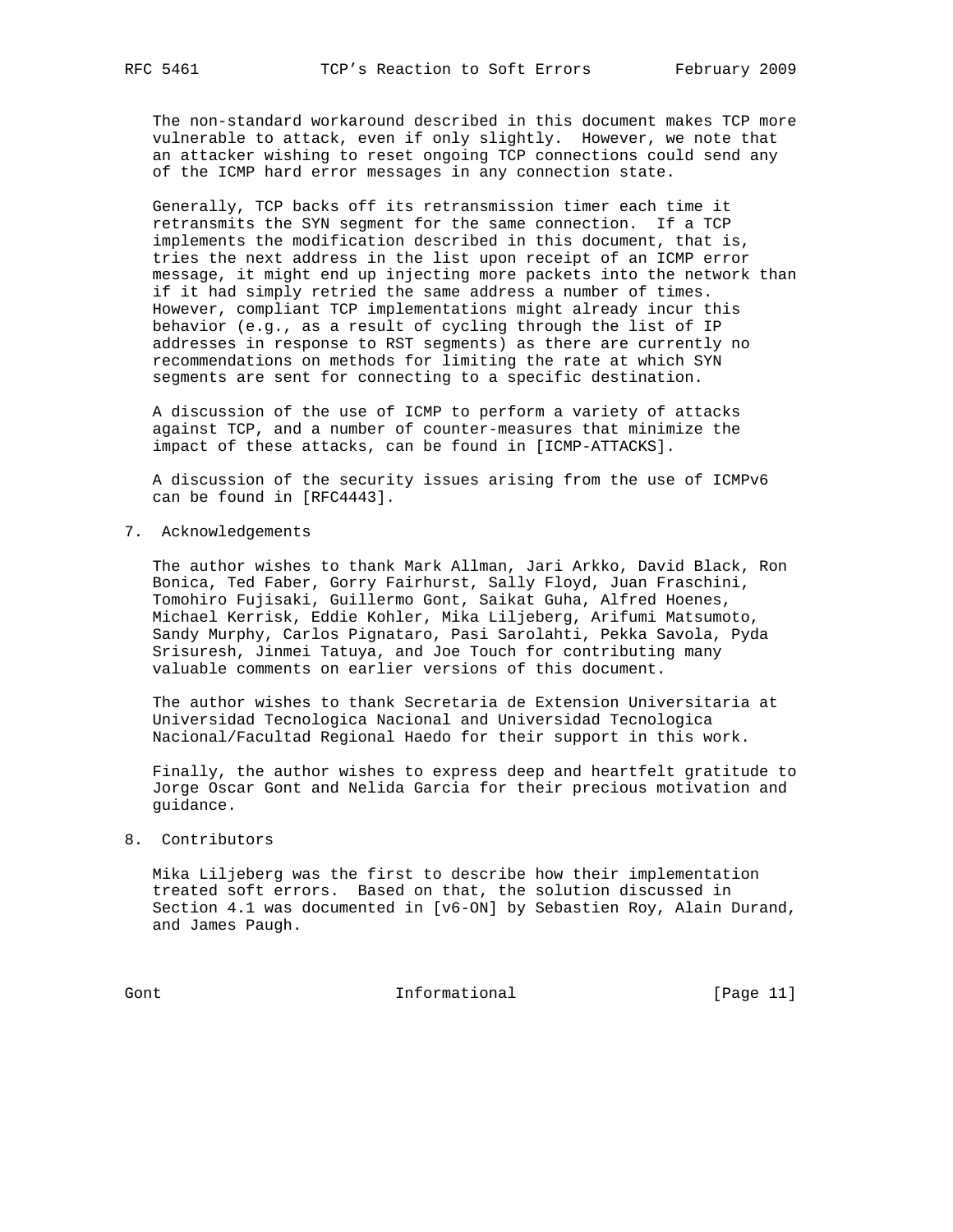# 9. References

9.1. Normative References

| [RFC0792] | Postel, J., "Internet Control Message Protocol",<br>STD 5, RFC 792, September 1981.                                                                                         |
|-----------|-----------------------------------------------------------------------------------------------------------------------------------------------------------------------------|
| [RFC0793] | Postel, J., "Transmission Control Protocol", STD 7,<br>RFC 793, September 1981.                                                                                             |
| [RFC1122] | Braden, R., "Requirements for Internet Hosts -<br>Communication Layers", STD 3, RFC 1122, October 1989.                                                                     |
| [RFC1123] | Braden, R., "Requirements for Internet Hosts -<br>Application and Support", STD 3, RFC 1123,<br>October 1989.                                                               |
| [RFC2119] | Bradner, S., "Key words for use in RFCs to Indicate<br>Requirement Levels", BCP 14, RFC 2119, March 1997.                                                                   |
| [RFC3168] | Ramakrishnan, K., Floyd, S., and D. Black, "The<br>Addition of Explicit Congestion Notification (ECN) to<br>IP", RFC 3168, September 2001.                                  |
| [RFC4443] | Conta, A., Deering, S., and M. Gupta, "Internet<br>Control Message Protocol (ICMPv6) for the Internet<br>Protocol Version 6 (IPv6) Specification", RFC 4443,<br>March 2006. |
| [RFC4861] | Narten, T., Nordmark, E., Simpson, W., and H.<br>Soliman, "Neighbor Discovery for IP version 6<br>(IPv6)", RFC 4861, September 2007.                                        |
|           |                                                                                                                                                                             |

## 9.2. Informative References

| [Gont] | Gont, F., "On the problem of long delays between |
|--------|--------------------------------------------------|
|        | connection-establishment attempts in TCP", Work  |
|        | in Progress, January 2009.                       |

- [ICMP-ATTACKS] Gont, F., "ICMP attacks against TCP", Work in Progress, October 2008.
- [Linux] The Linux Project, "http://www.kernel.org".
- [RFC0816] Clark, D., "Fault isolation and recovery", RFC 816, July 1982.

Gont **Informational Informational** [Page 12]